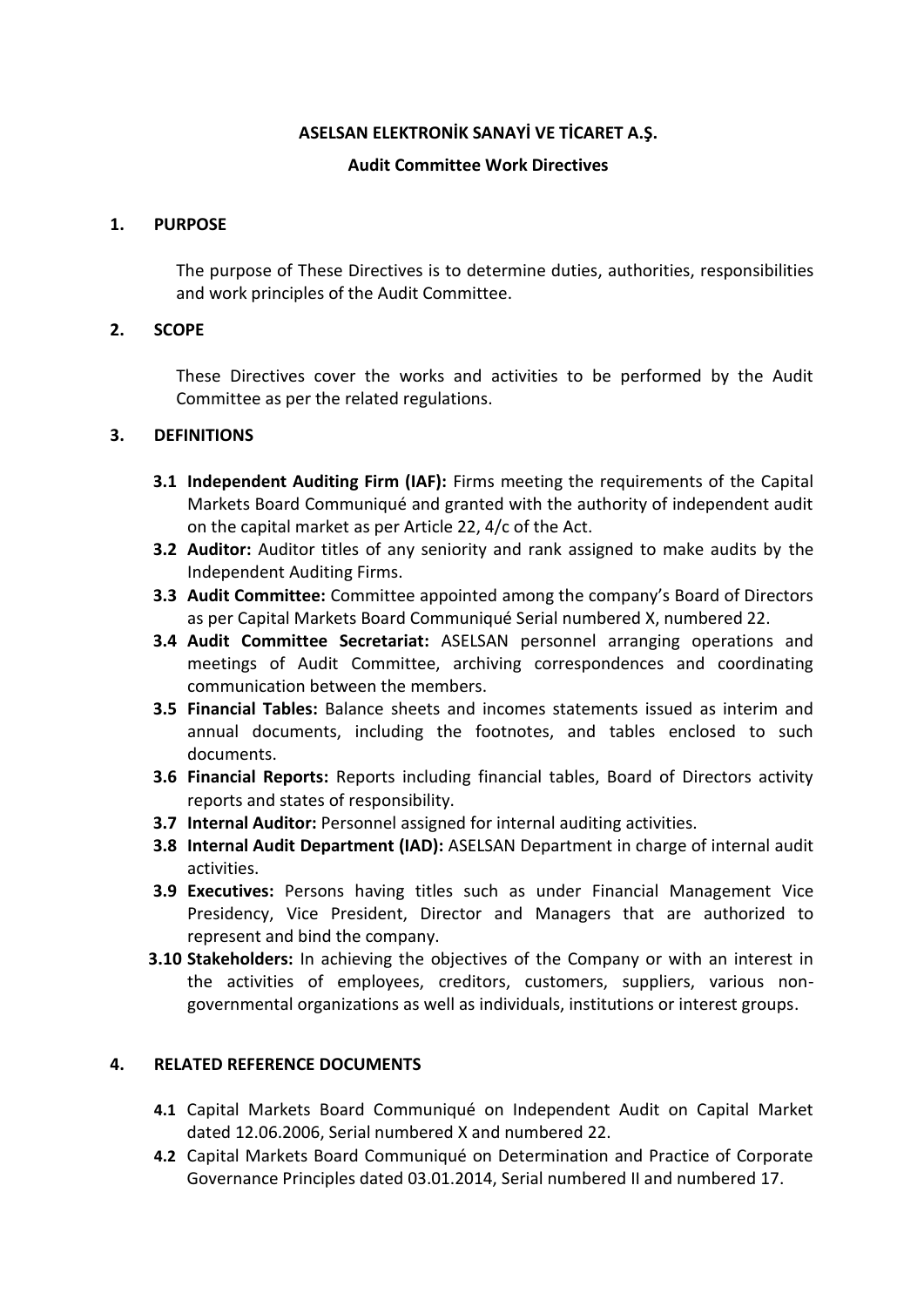- **4.3** ASELSAN Board of Directors Work Directives numbered ASY-01-060.
- **4.4** Turkish Commercial Code (TCC).

## **5. DUTIES AND RESPONSIBILITIES**

# **5.1. BOARD OF DIRECTORS' DUTIES AND RESPONSIBILITIES REGARDING THE AUDIT COMMITTEE**

- **5.1.1**. Appointing Audit Committee members,
- **5.1.2**. Authorizing Committee Members,
- **5.1.3**. Making separate Board of Directors Resolution for approving interim and annual financial tables and reports evaluated by the Committee and submitted to the Board of Directors,
- **5.1.4.** Taking necessary actions for facilitating operations of Audit Committee members.

## **5.2. DUTIES, AUTHORITIES AND RESPONSIBILITIES OF THE AUDIT COMMITTEE**

## **5.2.1. GENERAL DUTIES AND RESPONSIBILITIES OF THE AUDIT COMMITTEE**

- **5.2.1.1.** The Audit Committee shall ensure; company's accounting system, public disclosure of financial information, independent audit of the Company's internal control and makes supervision of the operation and effectiveness of the internal control system. Selection of independent audit company, prepared independent audit contracts and the initiation of the audit process and the independent auditors' work in each stage is carried out under the supervision of Audit Committee.
- **5.2.1.2.** The Audit Committee notify, their duties and responsibilities identified in the field and their evaluations and recommendations on the subject immediately to the Board of Directors.
- **5.2.1.3.** The Audit Committee's duties include reviewing, settling the complaints forwarded to the Company about ASELSAN's accounting, internal audit system and independent audit; determining the methods and criteria to be practiced on assessing company personnel's statements on company's accounting and independent audit as per the confidentiality principles are determined by Audit Committee.
- **5.2.1.4.** The Audit Committee might seek assistance of independent consultants on matters required for its operations provided that the costs shall be covered by ASELSAN. But in this case the person who received services / organizations with information about these people / organizations of any relationship with the company on the issue of whether information is given in the annual report.
- **5.2.1.5.** The duties and responsibilities of the Audit Committee shall not relive Board of Directors from its responsibilities imposed by the Turkish Commercial Code.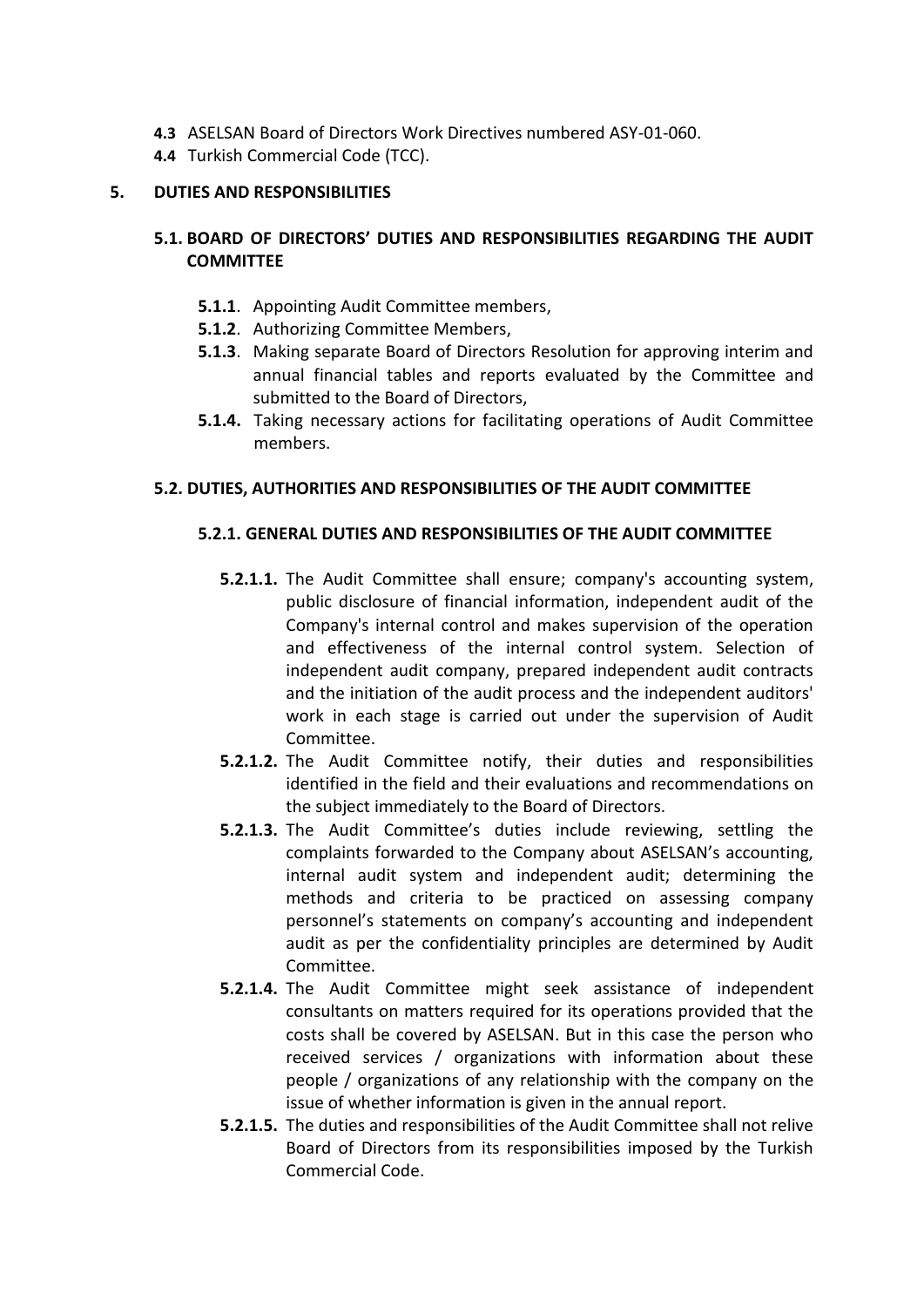# **5.2.2. DUTIES AND RESPONSIBILITIES OF THE AUDIT COMMITTEE REGARDING INDEPENDENT AUDIT OF ASELSAN**

- **5.2.2.1.** The Audit Committee shall determine the services to be provided by the Independent Auditing Firm and services and submit to the Board of Directors approval.
- **5.2.2.2.** It shall ensure signing a contract with IAF.
- **5.2.2.3.** It shall monitor compliance with contract provisions during IAF operations.
- **5.2.2.4.** It shall always be in contact with the independent auditor for monitoring any incidents having an impact on the independency or objectivity of the independent auditor and shall ensure elimination of such incidents, if any, and efficient performance of the auditor.
- **5.2.2.5.** It shall evaluate the outcomes of audits performed by IAF and financial tables at the joint meetings to be scheduled.
- **5.2.2.6.** It shall evaluate the important findings received from IAF about ASELSAN accounting policy and practices and the auditor's suggestions.
- **5.2.2.7.** It shall obtain the correspondences made between IAF and ASELSAN Management from the Firm.
- **5.2.2.8.** It shall ensure that Independent Audit activities are included on the Board of Directors agenda minimum every 3 months for the purpose of determining efficiency of IAF operations.
- **5.2.2.9.** IAF shall immediately inform the Audit Committee in written about important issues related to ASELSAN's accounting policy and practices, alternative implementation and public disclosure options from Public Oversight Accounting and Auditing Standards Authority as per the firm's accounting standards and accounting principles previously declared to the Company management and possible outcomes, practice suggestions as well as important correspondences made with the Company management.

# **5.2.3. DUTIES AND RESPONSIBILITIES OF THE AUDIT COMMITTEE REGARDING THE FINANCIAL REPORTS**

- **5.2.3.1.** The Audit Committee shall consult the company's authorized executives and IAF about interim and annual financial reports to be disclosed to the public in terms of compliance to the Company's accounting principles and to the actual figures and shall inform the Board of Directors in written with its own evaluation.
- **5.2.3.2.** It shall sign the interim and annual financial tables, activity reports controlled and undersigned by the ASELSAN's authorized executives as well as the statement of responsibility enclosed as Annex-A quarterly and ensure public disclosure of these.
- **5.2.3.3.** Financial Reports approved by the Audit Committee and Board of Directors shall be disclosed to the public on the Public Disclosure Platform and Company's website.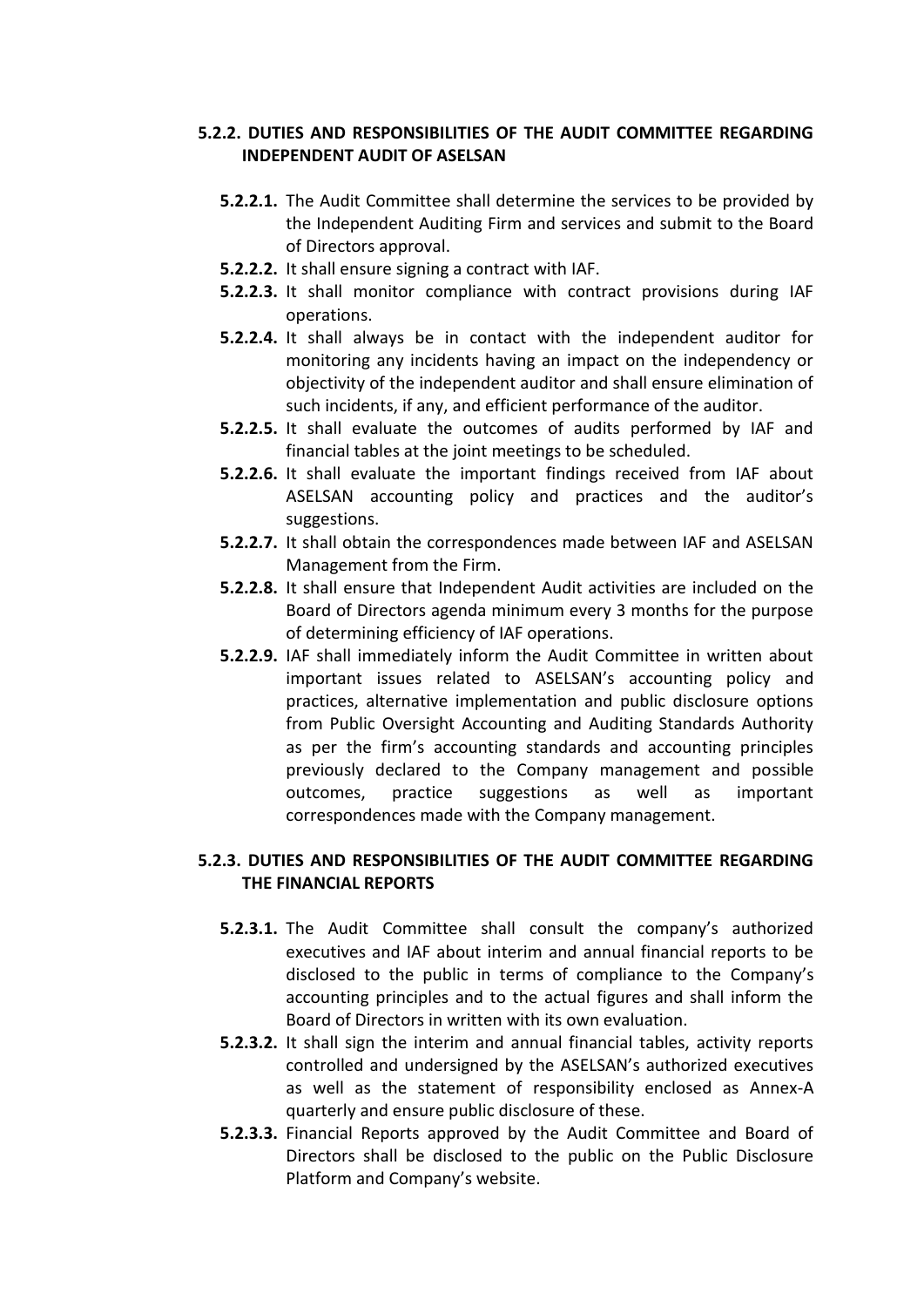# **5.2.4.DUTIES AND RESPONSIBILITIES OF THE AUDIT COMMITTEE REGARDING TO INTERNAL CONTROLS**

- **5.2.4.1** It shall monitor efficiency and adequacy of the internal control system adopted by the company and its subsidiaries and ensures its acknowledgement by the personnel and support of the management.
- **5.2.4.2.** It shall evaluate auditor and internal auditor suggestions related to internal control and whether or not the necessary ones are applied.
- **5.2.4.3**. It shall monitor the process of forming a mechanism for reviewing and settling complaints received from Stakeholders related to company transactions, which violate the regulation and are unethical, and its operations as per the confidentiality principle.

## **5.2.5. DUTIES AND RESPONSIBILITIES OF THE AUDIT COMMITTEE REGARDING TO THE INTERNAL AUDITS**

- **5.2.5.1.** It shall review efficiency of IAD directives, structure and activities and ensure settlement of particulars limiting the internal audit operations.
- **5.2.5.2.** It shall monitor the coordination and communication between the IAD and Company's other departments, subsidiaries and independent audits for ensuring smooth processes.
- **5.2.5.3.** It shall evaluate the audit plans and internal audit reports issued by IAD.

# **5.3. DUTIES AND RESPONSIBILITIES OF AUDIT COMMITTEE SECRETARIAT**

- **5.3.1.**It shall provide communication between the members, prepare committee meetings, keep meeting minutes and duly archive correspondences.
- **5.3.2.**It shall plan, realize and follow up formalities before, during and after the Committee meetings in order to ensure outmost efficiency.
- **5.3.3.**It shall ensure timely communication all of kinds of information to the committee members.
- **5.3.4.**It shall always keep the records available to the members.

# **6. STRUCTURE OF THE AUDIT COMMITTEE**

- **6.1.** The Audit Committee shall be as a member of Board of Directors and have minimum 2 (two) members. If the committee has two members the both members shall be Board of Directors Non-executive independent members If there are more than two members, then the same rule shall be applicable for majority of the members. Members of the Audit Committee should have experience at least five (5) years at audit / accounting and finance subject.
- **6.2.** As per the Capital Markets Board regulations, the Audit Committee shall be formed and authorized on the first Board of Directors Meeting held after the Annual Ordinary ASELSAN General Assembly Meeting.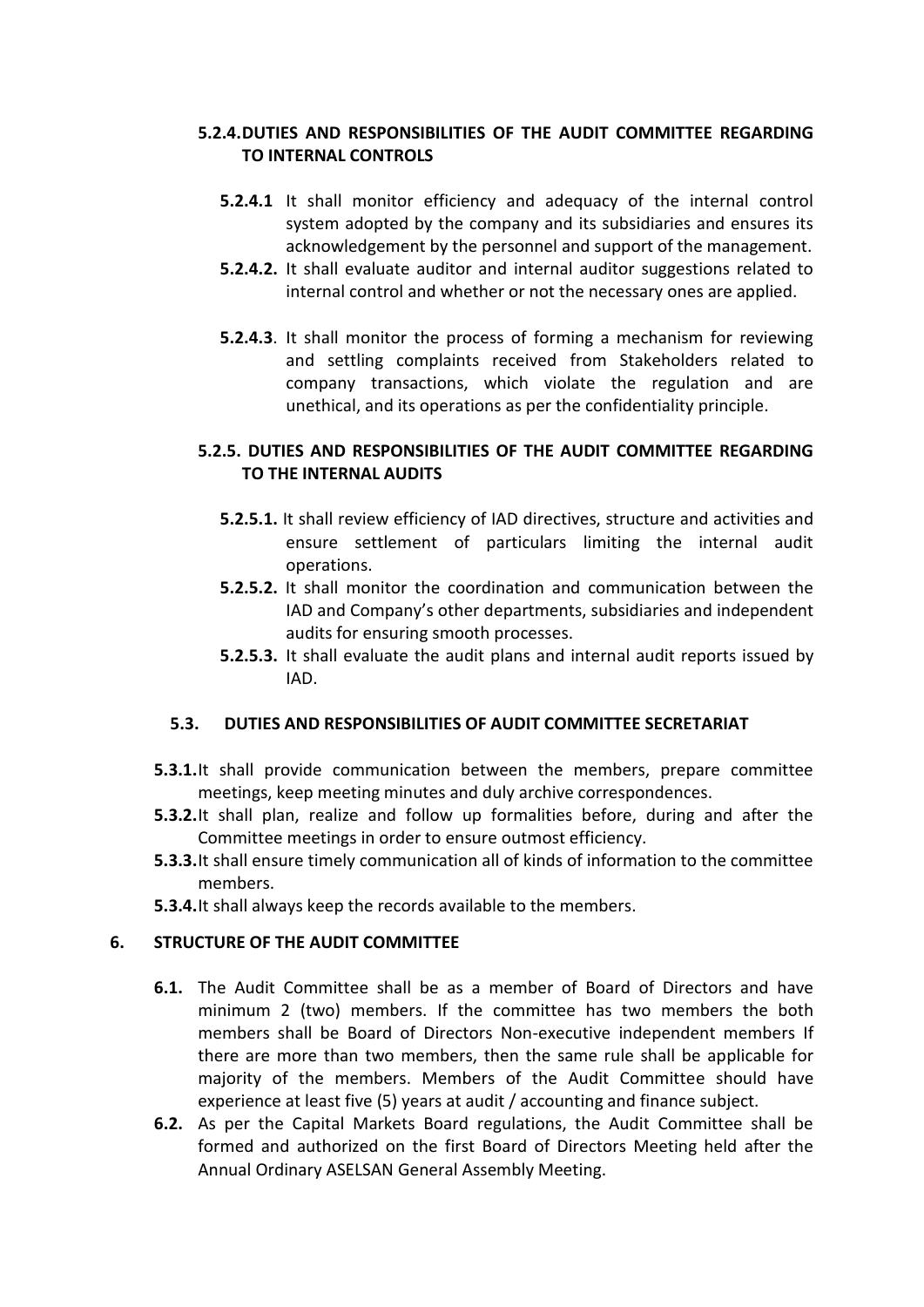- **6.3.** At least two Audit Committee members shall be required for the committee meetings and at least two members are required for decisions.
- **6.4.** The Audit Committee shall convene minimum every 3 months and four times a year and outcome of the meeting connecting with the minute submitted to the Board of Directors. The audit committee's activities and about the outcome of the meeting must be disclosed in the annual report. During the period how many times the audit committee makes written notification to the Board shall indicated in the annual report.
- **6.5.** The Committee's secretariat duties related to the financial tables shall be performed by the Chief Office of Capital Markets Board Financial Control and Reporting attached to the Accounting Department and the secretariat duties related to internal control and internal audit activities shall be performed by IAD.

### **7. ENFORCEMENT**

These Directives have been approved by the Board of Directors as per the resolution dated 22.09.2003 and numbered 443/16 and came into force as of 25.09.2003

## **8. EXECUTION**

The Audit Committee shall be responsible for executing the provisions listed on these Directives.

## **9. CIRCULATION PLAN**

The document shall be circulated as per ASELSAN PLAN A. It shall be published to all users via intranet and internet.

### **10. ANNEX- STATEMENT OF RESPONSIBILITY**